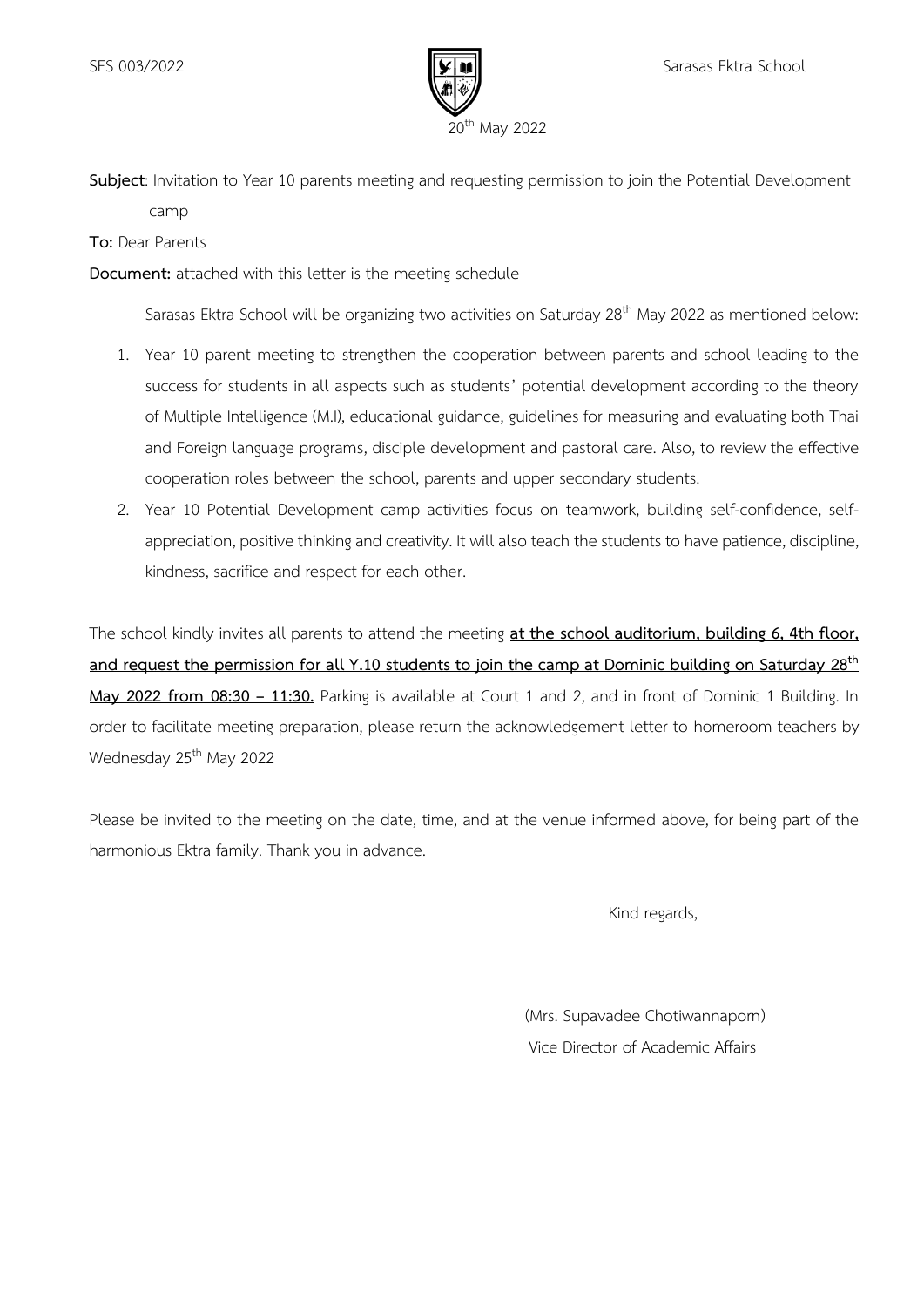

**Sarasas Ektra School (Secondary Department)**

## **Invitation to the parents meeting of Y.10 students Saturday 28th May 2022 from 08:30 – 11:30 At the Auditorium, Building 6, 4th Floor**

- 08:30 09:00 Registration, meeting details and refreshments
- 09:00 09:30 Potential development according to the theory of Multiple Intelligence (M.I), evaluation plans for students, and students' preparation for university education By Ms. Supavadee Chotiwannaporn (Vice Director of Academic Affairs, Primary and Secondary Level)
- 09:30 10:00 Evaluation and University Preparation by Mr. Philip George Langley (Head of Secondary Department / DoS GAC)
- 10:00 10:20 Break
- 10:20 10:50 Discipline and Pastoral care by Mr. Thapthep Thitiniwas
- 10:50 11:30 Cooperation between the school, parents and students by Ms. Busararat Kirdpirmpul (Vice Director of Secondary department)

(Remark: be sure to attend so as not to miss any important information)